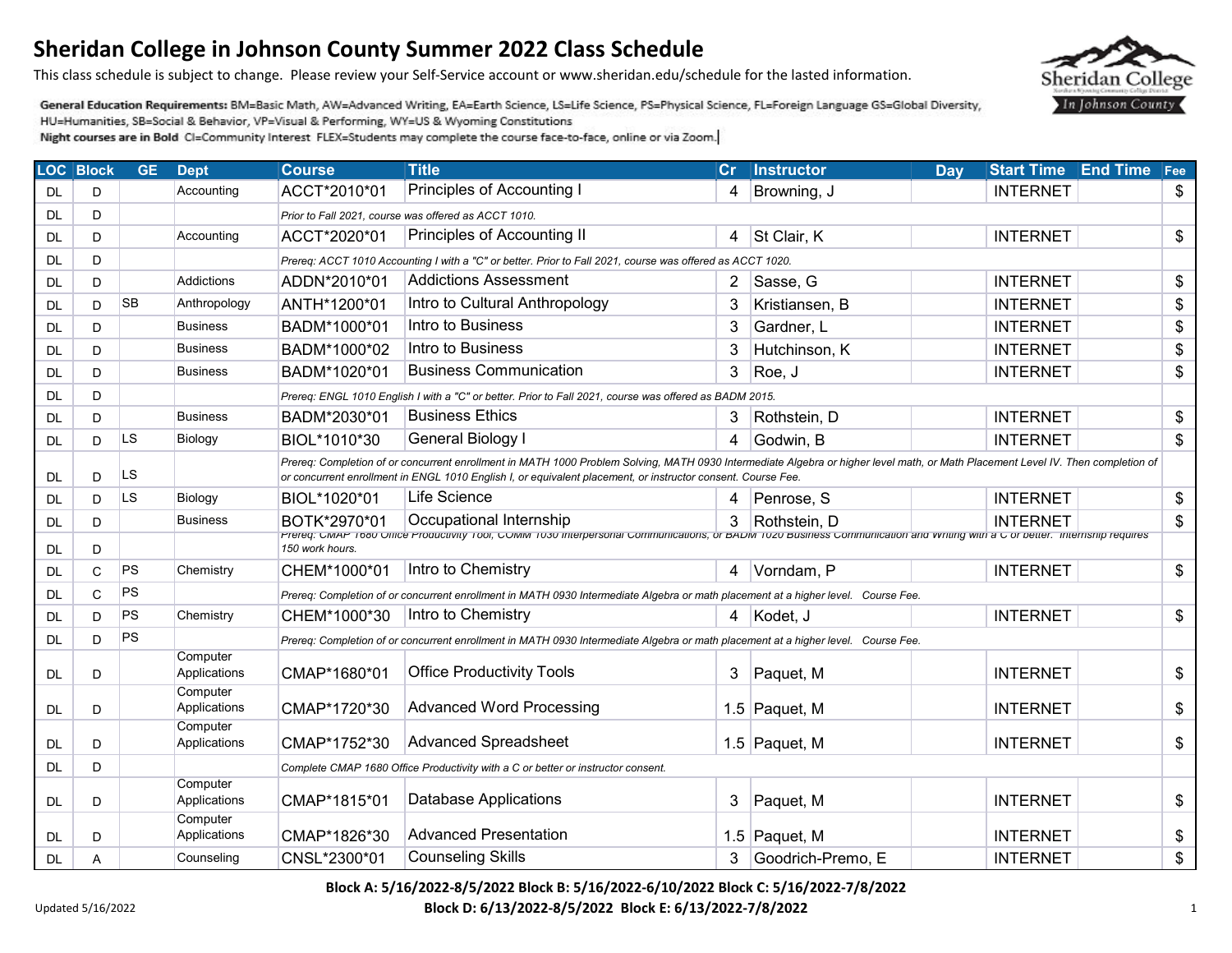This class schedule is subject to change. Please review your Self-Service account or www.sheridan.edu/schedule for the lasted information.

General Education Requirements: BM=Basic Math, AW=Advanced Writing, EA=Earth Science, LS=Life Science, PS=Physical Science, FL=Foreign Language GS=Global Diversity, HU=Humanities, SB=Social & Behavior, VP=Visual & Performing, WY=US & Wyoming Constitutions

|           | <b>LOC</b> Block | <b>GE</b> | <b>Dept</b>                     | <b>Course</b>                                    | <b>Title</b>                                                                                                                                                        | Cr             | Instructor        | Day | <b>Start Time</b> | <b>End Time</b> Fee |    |
|-----------|------------------|-----------|---------------------------------|--------------------------------------------------|---------------------------------------------------------------------------------------------------------------------------------------------------------------------|----------------|-------------------|-----|-------------------|---------------------|----|
| DL.       | Α                |           |                                 |                                                  | CNSL 2300 crosslisted with CRMJ 2300 and SOC 2300 Counseling Skills. Prereq: Completion of English 1010 or enrollment in ENGL 1010 English I or instructor consent. |                |                   |     |                   |                     |    |
| DL.       | Α                |           | Counseling                      | CNSL*2470*01                                     | <b>Practicum in Human Services</b>                                                                                                                                  | 3              | Goodrich-Premo, E |     | <b>INTERNET</b>   |                     | \$ |
| DL        | D                | HU        | Communications                  | COMM*2010*02                                     | Public Speaking                                                                                                                                                     | 3              | Schilling, S      |     | <b>INTERNET</b>   |                     | \$ |
| DL.       | D                | HU        |                                 |                                                  | Prereq: ENGL 1010 English I with a grade of C or better                                                                                                             |                |                   |     |                   |                     |    |
| DL.       | A                |           | <b>Criminal Justice</b>         | CRMJ*2300*01                                     | <b>Counseling Skills</b>                                                                                                                                            | 3              | Goodrich-Premo, E |     | <b>INTERNET</b>   |                     | \$ |
| <b>DL</b> | Α                |           |                                 |                                                  | CRMJ 2300 crosslisted with CNSL 2300 and SOC 2300 Counseling Skills. Prereq: Completion of English 1010 or enrollment in ENGL 1010 English I or instructor consent. |                |                   |     |                   |                     |    |
| DL.       | D                | <b>SB</b> | Economics                       | ECON*1010*01                                     | Macroeconomics                                                                                                                                                      | 3              | Mantey, K         |     | <b>INTERNET</b>   |                     | \$ |
| <b>DL</b> | D                | <b>SB</b> | Economics                       | ECON*1020*01                                     | Microeconomics                                                                                                                                                      | 3              | Young, A          |     | <b>INTERNET</b>   |                     | \$ |
| DL        | D.               | <b>BW</b> | English                         | ENGL*1010*01                                     | <b>English Composition I</b>                                                                                                                                        | 3              | Jensen, M         |     | <b>INTERNET</b>   |                     | \$ |
| DL.       | D                | <b>BW</b> |                                 |                                                  | Prereq: Level 3 Reading Placement or "C" or better in ENGL 0700 Integrated Reading & Writing                                                                        |                |                   |     |                   |                     |    |
| DL        | D                | <b>BW</b> | English                         | ENGL*1010*02                                     | <b>English Composition I</b>                                                                                                                                        | 3              | Jensen, M         |     | <b>INTERNET</b>   |                     | \$ |
| DL.       | D                | <b>BW</b> |                                 |                                                  | Prereq: Level 3 Reading Placement or "C" or better in ENGL 0700 Integrated Reading & Writing                                                                        |                |                   |     |                   |                     |    |
| DL.       | D                | <b>BW</b> | English                         | ENGL*1010*30                                     | <b>English Composition I</b>                                                                                                                                        | 3              | Finn, M           |     | <b>INTERNET</b>   |                     | \$ |
| DL.       | D                | <b>BW</b> |                                 |                                                  | Prereq: Level 3 Reading Placement or "C" or better in ENGL 0700 Integrated Reading & Writing                                                                        |                |                   |     |                   |                     |    |
| DL.       | D                | <b>BW</b> | English                         | ENGL*1010*31                                     | <b>English Composition I</b>                                                                                                                                        | 3              | Finn, M           |     | <b>INTERNET</b>   |                     | \$ |
| DL        | D                | <b>BW</b> |                                 |                                                  | Prereq: Level 3 Reading Placement or "C" or better in ENGL 0700 Integrated Reading & Writing                                                                        |                |                   |     |                   |                     |    |
| <b>DL</b> | D                | HU        | English                         | ENGL*1080*30                                     | Intro to Women's Studies                                                                                                                                            | 3              | Finn, M           |     | <b>INTERNET</b>   |                     | \$ |
| DL.       | D                | HU        |                                 |                                                  | Prereq: Completion of, or concurrent enrollment in, ENGL 1010 English I, or instructor consent. ENGL 1080 is crosslisted with HUMN 1080, SOC 1080 and WMST 1080.    |                |                   |     |                   |                     |    |
| DL        | D                | AW        | English                         | ENGL*2030*01                                     | <b>Critical Reading and Writing</b>                                                                                                                                 | 3              | Jensen, M         |     | <b>INTERNET</b>   |                     | \$ |
| <b>DL</b> | D                | AW        |                                 |                                                  | Prereg: ENGL 1010 English I with a "C" or better OR instructor consent                                                                                              |                |                   |     |                   |                     |    |
| DL        | D                |           | Engineering<br>Science          | ES*2110*30                                       | Statics                                                                                                                                                             | 3              | Hunter, E         |     | <b>INTERNET</b>   |                     | \$ |
| <b>DL</b> | D                |           |                                 | Prereq: MATH 2200 Calculus I with a C or better  |                                                                                                                                                                     |                |                   |     |                   |                     |    |
|           |                  |           | Family &<br>Consumer<br>Science |                                                  | Nutrition                                                                                                                                                           |                |                   |     |                   |                     |    |
| DL.       | D                |           |                                 | FCSC*1140*01                                     |                                                                                                                                                                     | $\overline{2}$ | Araas, T          |     | <b>INTERNET</b>   |                     | \$ |
| DL.       | D                |           | Family &                        | Prior to Fall 2020, course offered as HOEC 1146. |                                                                                                                                                                     |                |                   |     |                   |                     |    |
| <b>DL</b> | D                |           | Consumer<br>Science             | FCSC*1141*01                                     | <b>Principles of Nutrition</b>                                                                                                                                      | 3              | Wattam, B         |     | <b>INTERNET</b>   |                     | \$ |

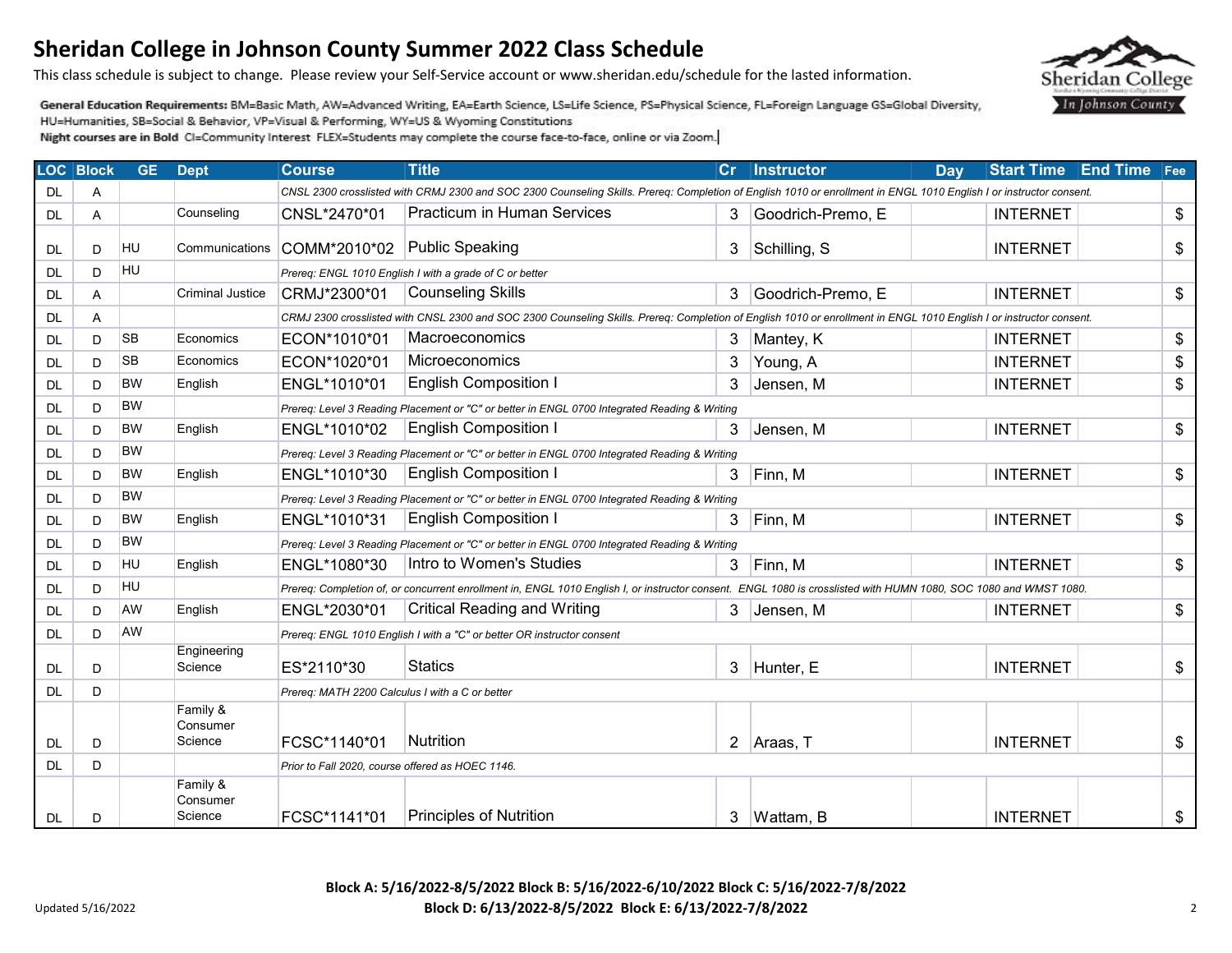This class schedule is subject to change. Please review your Self-Service account or www.sheridan.edu/schedule for the lasted information.

General Education Requirements: BM=Basic Math, AW=Advanced Writing, EA=Earth Science, LS=Life Science, PS=Physical Science, FL=Foreign Language GS=Global Diversity, HU=Humanities, SB=Social & Behavior, VP=Visual & Performing, WY=US & Wyoming Constitutions

Night courses are in Bold CI=Community Interest FLEX=Students may complete the course face-to-face, online or via Zoom.

|           | <b>LOC Block</b> | <b>GE</b> | <b>Dept</b>                   | <b>Course</b>                                    | <b>Title</b>                                                                                                                                                     | Cr | <b>Instructor</b>  | Day       | <b>Start Time</b> | <b>End Time</b> Fee |    |
|-----------|------------------|-----------|-------------------------------|--------------------------------------------------|------------------------------------------------------------------------------------------------------------------------------------------------------------------|----|--------------------|-----------|-------------------|---------------------|----|
|           |                  |           | Family &<br>Consumer          |                                                  |                                                                                                                                                                  |    |                    |           |                   |                     |    |
| <b>DL</b> | D                |           | Science                       | FCSC*1141*30                                     | <b>Principles of Nutrition</b>                                                                                                                                   | 3  | Ostrander, J       |           | <b>INTERNET</b>   |                     | \$ |
| <b>DL</b> | D                |           | <b>Business</b>               | FIN*1000*01                                      | <b>Personal Finance</b>                                                                                                                                          | 3  | Dunneback, D       |           | <b>INTERNET</b>   |                     | \$ |
| DL        | D                | PS        | Geology                       | GEOL*1100*30                                     | <b>Physical Geology</b>                                                                                                                                          | 4  | Livingston, R      |           | <b>INTERNET</b>   |                     | \$ |
| Flex      | A                | WY        | History                       | HIST*1251*01                                     | <b>Wyoming History</b>                                                                                                                                           | 3  | Ligocki, S         | <b>MW</b> | 5:15 PM           | 6:45 PM             |    |
| Flex      | Α                | WY        |                               |                                                  | This course is a flex course which may be completed face-to-face, online or via Zoom.                                                                            |    |                    |           |                   |                     |    |
| DL        | A                | GS        | Health & Human<br>Performance | HLED*1006*01                                     | Personal Health                                                                                                                                                  | 3  | Layher, S          |           | <b>INTERNET</b>   |                     | \$ |
| <b>DL</b> | A                |           | Biology                       | HLTK*1200*01                                     | <b>Medical Terminology</b>                                                                                                                                       | 3  | Karns, J           |           | <b>INTERNET</b>   |                     | \$ |
| <b>DL</b> | A                |           |                               | Prior to Fall 2020, course offered as BIOL 1050. |                                                                                                                                                                  |    |                    |           |                   |                     |    |
| <b>DL</b> | D                | HU        | <b>Humanities</b>             | HUMN*1080*30                                     | Intro to Women's Studies                                                                                                                                         | 3  | Finn, M            |           | <b>INTERNET</b>   |                     | \$ |
| <b>DL</b> | D                | <b>HU</b> |                               |                                                  | Prereq: Completion of, or concurrent enrollment in, ENGL 1010 English I, or instructor consent. HUMN 1080 is crosslisted with ENGL 1080, SOC 1080 and WMST 1080. |    |                    |           |                   |                     |    |
| <b>DL</b> | D                |           | <b>Business</b>               | IMGT*2400*01                                     | Intro to Information Managemnt                                                                                                                                   | 3  | Banville, D        |           | <b>INTERNET</b>   |                     | \$ |
| <b>DL</b> | B                |           | <b>Mathematics</b>            | MATH*0900*01                                     | Pre-Algebra Arithmetic                                                                                                                                           | 4  | Araas, J           |           | <b>INTERNET</b>   |                     | \$ |
| <b>DL</b> | B                |           |                               | Prereq: Math placement Level 1                   |                                                                                                                                                                  |    |                    |           |                   |                     |    |
| <b>DL</b> | D                |           | <b>Mathematics</b>            | MATH*0930*01                                     | Intermediate Algebra                                                                                                                                             | 4  | Nichols, J         |           | <b>INTERNET</b>   |                     | \$ |
| <b>DL</b> | D                |           |                               |                                                  | Prereg: MATH 0900 Pre-Algebra with C or better, math placement Level 3                                                                                           |    |                    |           |                   |                     |    |
| <b>DL</b> | D                |           | Mathematics                   | MATH*0930*02                                     | Intermediate Algebra                                                                                                                                             | 4  | Cochran, D         |           | <b>INTERNET</b>   |                     |    |
| <b>DL</b> | D                |           |                               |                                                  | Prereg: MATH 0900 Pre-Algebra with C or better, math placement Level 3                                                                                           |    |                    |           |                   |                     |    |
| <b>DL</b> | D                | <b>BM</b> | <b>Mathematics</b>            | MATH*1000*30                                     | <b>Problem Solving</b>                                                                                                                                           | 3  | Corkins, B         |           | <b>INTERNET</b>   |                     | \$ |
| DL        | D                | <b>BM</b> |                               |                                                  | Prereq: MATH 0900 Pre-Algebra with C or better, math placement Level 3                                                                                           |    |                    |           |                   |                     |    |
| <b>DL</b> | D                | ВM        | Mathematics                   | MATH*1400*01                                     | College Algebra                                                                                                                                                  | 4  | Walter, J          |           | <b>INTERNET</b>   |                     | \$ |
| <b>DL</b> | D                | <b>BM</b> |                               |                                                  | Prereq: MATH 0930 Intermediate Algebra with a "C" or better, or Math Placement Level IV                                                                          |    |                    |           |                   |                     |    |
| <b>DL</b> | D                | <b>BM</b> | Mathematics                   | MATH*1400*32                                     | College Algebra                                                                                                                                                  | 4  | Rourke, M          |           | <b>INTERNET</b>   |                     | \$ |
| <b>DL</b> | D                | <b>BM</b> |                               |                                                  | Prereq: MATH 0930 Intermediate Algebra with a "C" or better, or Math Placement Level IV                                                                          |    |                    |           |                   |                     |    |
| <b>DL</b> | D                | BM        | <b>Mathematics</b>            | MATH*1405*01                                     | Trigonometry                                                                                                                                                     | 3  | Johnson-Lameres, E |           | <b>INTERNET</b>   |                     | \$ |
| <b>DL</b> | D                | <b>BM</b> |                               |                                                  | Prereq: Complete MATH 1400 Pre-calculus Algebra with a "C" or better; or Math Placement Level V                                                                  |    |                    |           |                   |                     |    |
| <b>DL</b> | D                | ΜR        | Mathematics                   | MATH*2200*01                                     | Calculus I                                                                                                                                                       | 4  | Johnson-Lameres, E |           | <b>INTERNET</b>   |                     | \$ |
| DL        | D                | <b>MR</b> |                               |                                                  | Prereq: MATH 1405 Pre-calc Trig or MATH 1450 Pre-Calc Algebra & Trig with a "C" or better, or Math Placement Level VI                                            |    |                    |           |                   |                     |    |
| <b>DL</b> | D                | <b>MR</b> | Mathematics                   | MATH*2350*01                                     | <b>Business Calculus I</b>                                                                                                                                       |    | McKenzie, C        |           | <b>INTERNET</b>   |                     | \$ |
| <b>DL</b> | D                | <b>MR</b> |                               |                                                  | Prereq: Complete MATH 1400 Pre-Calc Algebra with a "C" or better; or Math Placement Level V                                                                      |    |                    |           |                   |                     |    |

**Block A: 5/16/2022-8/5/2022 Block B: 5/16/2022-6/10/2022 Block C: 5/16/2022-7/8/2022** 

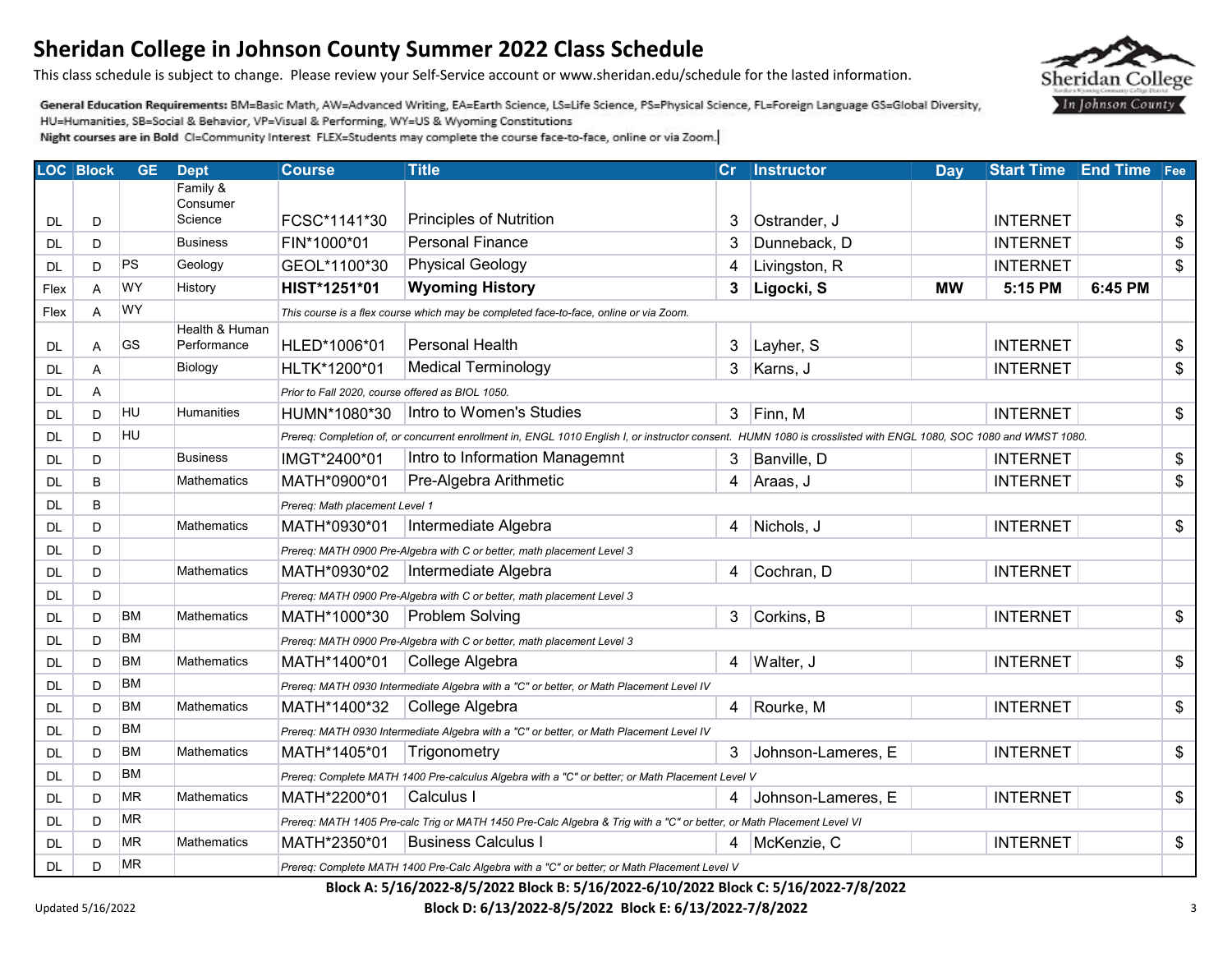This class schedule is subject to change. Please review your Self-Service account or www.sheridan.edu/schedule for the lasted information.

General Education Requirements: BM=Basic Math, AW=Advanced Writing, EA=Earth Science, LS=Life Science, PS=Physical Science, FL=Foreign Language GS=Global Diversity, HU=Humanities, SB=Social & Behavior, VP=Visual & Performing, WY=US & Wyoming Constitutions

Night courses are in Bold CI=Community Interest FLEX=Students may complete the course face-to-face, online or via Zoom.

|           | <b>LOC Block</b> | <b>GE</b> | <b>Dept</b>              | <b>Course</b>                            | <b>Title</b>                                                                                                                                                                                                                                                    | Cr             | Instructor     | Day           | <b>Start Time</b> | <b>End Time</b> | $ $ Fee |  |  |
|-----------|------------------|-----------|--------------------------|------------------------------------------|-----------------------------------------------------------------------------------------------------------------------------------------------------------------------------------------------------------------------------------------------------------------|----------------|----------------|---------------|-------------------|-----------------|---------|--|--|
| DL        | D                |           | Mathematics              | MATH*2355*01                             | <b>Mathematical Apps for Bus</b>                                                                                                                                                                                                                                | 4              | McKenzie, C    |               | <b>INTERNET</b>   |                 | \$      |  |  |
| DL        | D                |           |                          |                                          | Prereq: MATH 1400 College Algebra with a C or better, or Math Placement Level V                                                                                                                                                                                 |                |                |               |                   |                 |         |  |  |
| <b>DL</b> | D                |           | <b>Business</b>          | MGT*2100*01                              | <b>Principles of Management</b>                                                                                                                                                                                                                                 | 3              | Browning, J    |               | <b>INTERNET</b>   |                 | \$      |  |  |
| <b>DL</b> | B                |           | Computer<br>Applications | MSFT*2895*01                             | Cyber Security & Ntwk Capstone                                                                                                                                                                                                                                  |                | Thoney, M      |               | <b>INTERNET</b>   |                 | \$      |  |  |
| DL        | B                |           |                          |                                          | Prereq: Successful completion of MSFT 1510 Windows Client Operating System and MSFT 1745 A+ Computer Maintenance, MSFT 1520 Windows Server Networking plus completion<br>or concurrent enrollment in sophomore required program courses, or instructor consent. |                |                |               |                   |                 |         |  |  |
| DL        | B                |           | Computer<br>Applications | MSFT*2970*01                             | Networking Internship                                                                                                                                                                                                                                           |                | Thoney, M      |               | <b>INTERNET</b>   |                 | \$      |  |  |
| UF/SH     | A                |           | Nursing                  | NRST*1510*50                             | Nursing Assistant                                                                                                                                                                                                                                               | 3 <sup>1</sup> | Alsup, T       |               | <b>INTERNET</b>   |                 | \$      |  |  |
| UF/SH     | A                |           |                          |                                          |                                                                                                                                                                                                                                                                 |                |                | <b>MTWThF</b> | 8:00 AM           | 5:00 PM         | \$      |  |  |
| UF/SH     | A                |           |                          | 7/18/22-7/22/22 and 7/26/22-7/29/22.     | This is a hybrid course. The remainder of the course will be online. Course Fee. Coursework is completed online until clinicals                                                                                                                                 |                |                | <b>TWThF</b>  | 8:00 AM           | 5:00 PM         | \$      |  |  |
| DL        | D                |           | Philosophy               | PHIL*2300*01                             | <b>Ethics in Practice</b>                                                                                                                                                                                                                                       | 3              | Sasse, G       |               | <b>INTERNET</b>   |                 | \$      |  |  |
| DL.       | D                | WY        | <b>Political Science</b> | POLS*1000*01                             | American & Wyoming Government                                                                                                                                                                                                                                   | 3              | Loza Hoyos, O  |               | <b>INTERNET</b>   |                 | \$      |  |  |
| DL.       | D                | WY        |                          |                                          | Prereq: Completion of or concurrent enrollment in ENGL 1010 English I, or instructor consent                                                                                                                                                                    |                |                |               |                   |                 |         |  |  |
| <b>DL</b> | D                | WY        | <b>Political Science</b> | POLS*1000*02                             | American & Wyoming Government                                                                                                                                                                                                                                   | 3              | Thomas, M      |               | <b>INTERNET</b>   |                 | \$      |  |  |
| DL.       | D                | WY        |                          |                                          | Prereq: Completion of or concurrent enrollment in ENGL 1010 English I, or instructor consent                                                                                                                                                                    |                |                |               |                   |                 |         |  |  |
| <b>DL</b> | D                | <b>SB</b> | Psychology               | PSYC*1000*31                             | <b>General Psychology</b>                                                                                                                                                                                                                                       | 4              | Preuit, N      |               | <b>INTERNET</b>   |                 | \$      |  |  |
| <b>DL</b> | D                | <b>SB</b> |                          |                                          | Prereq: Completion of or concurrent enrollment in ENGL 1010 English I, or instructor consent                                                                                                                                                                    |                |                |               |                   |                 |         |  |  |
| <b>DL</b> | Α                |           | Psychology               | PSYC*2300*01                             | Developmental Psychology                                                                                                                                                                                                                                        | 3              | Kristiansen, R |               | <b>INTERNET</b>   |                 | \$      |  |  |
| <b>DL</b> | Α                |           |                          |                                          | Prereq: Successful complettion of or concurrent enrollment in PSYC 1000 General Psychology                                                                                                                                                                      |                |                |               |                   |                 |         |  |  |
| <b>DL</b> | D                |           | Psychology               | PSYC*2340*01                             | Abnormal Psychology                                                                                                                                                                                                                                             | 3              | Arena, A       |               | <b>INTERNET</b>   |                 | \$      |  |  |
| <b>DL</b> | D                |           |                          |                                          | Prereq: PSYC 1000 General Psychology with a C or better                                                                                                                                                                                                         |                |                |               |                   |                 |         |  |  |
| <b>DL</b> | D                |           | Psychology               | PSYC*2380*30                             | Social Psychology                                                                                                                                                                                                                                               | 3 <sup>1</sup> | Engel, S       |               | <b>INTERNET</b>   |                 | \$      |  |  |
| DL        | D                |           |                          | Prereq: PSYC 1000 General Psychology     |                                                                                                                                                                                                                                                                 |                |                |               |                   |                 |         |  |  |
| <b>DL</b> | D                | <b>SB</b> | Sociology                | SOC*1000*33                              | Sociological Principles                                                                                                                                                                                                                                         | 3              | Preuit, N      |               | <b>INTERNET</b>   |                 | \$      |  |  |
| DL        | D                | <b>SB</b> |                          |                                          | Prereq: Successful completion of or concurrent enrollment in ENGL 1010 English I, or Reading Placement level 3, or instructor consent                                                                                                                           |                |                |               |                   |                 |         |  |  |
| DL        | D                | HU        | Sociology                | SOC*1080*30                              | Intro to Women's Studies                                                                                                                                                                                                                                        | 3              | Finn, M        |               | <b>INTERNET</b>   |                 | \$      |  |  |
| <b>DL</b> | D                | HU        |                          |                                          | Prereq: Completion of, or concurrent enrollment in, ENGL 1010 English I, or instructor consent. SOC 1080 is crosslisted with HUMN 1080, ENGL 1080 and WMST 1080.                                                                                                |                |                |               |                   |                 |         |  |  |
| DL        | A                |           | Sociology                | SOC*2000*01                              | Introduction to Social Work                                                                                                                                                                                                                                     | 3              | Wetz, A        |               | <b>INTERNET</b>   |                 | \$      |  |  |
| <b>DL</b> | Α                |           |                          | SOC 2000 is cross listed with SOWK 2000. |                                                                                                                                                                                                                                                                 |                |                |               |                   |                 |         |  |  |

#### **Block A: 5/16/2022-8/5/2022 Block B: 5/16/2022-6/10/2022 Block C: 5/16/2022-7/8/2022**

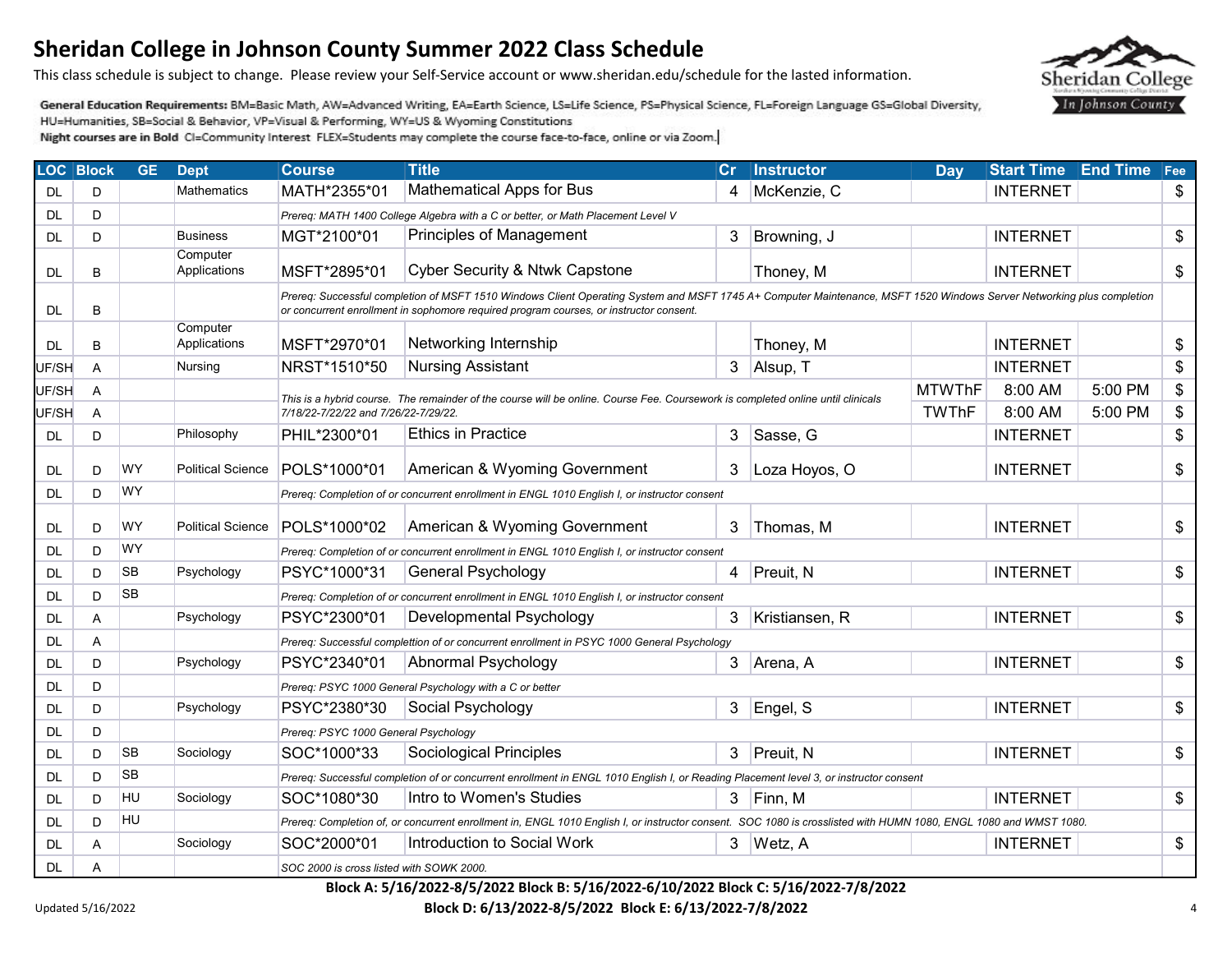This class schedule is subject to change. Please review your Self-Service account or www.sheridan.edu/schedule for the lasted information.

General Education Requirements: BM=Basic Math, AW=Advanced Writing, EA=Earth Science, LS=Life Science, PS=Physical Science, FL=Foreign Language GS=Global Diversity, HU=Humanities, SB=Social & Behavior, VP=Visual & Performing, WY=US & Wyoming Constitutions

|           | <b>LOC Block</b> | <b>GE</b> | <b>Dept</b>                  | <b>Course</b>                            | <b>Title</b>                                                                                                                                                           |                | Cr   Instructor   | Day | <b>Start Time</b>          | <b>End Time</b> | $ $ Fee |
|-----------|------------------|-----------|------------------------------|------------------------------------------|------------------------------------------------------------------------------------------------------------------------------------------------------------------------|----------------|-------------------|-----|----------------------------|-----------------|---------|
| DL        | A                |           | Sociology                    | SOC*2300*01                              | <b>Counseling Skills</b>                                                                                                                                               | 3              | Goodrich-Premo, E |     | <b>INTERNET</b>            |                 | \$      |
| <b>DL</b> | A                |           |                              |                                          | Crosslisted with CRMJ 2300 and CNSL 2300 Counseling Skills Prereq: Completion of English 1010 or enrollment in ENGL 1010 English I or instructor consent.              |                |                   |     |                            |                 |         |
| <b>DL</b> | A                |           | Social Work                  | SOWK*2000*01                             | Introduction to Social Work                                                                                                                                            | 3              | Wetz, A           |     | <b>INTERNET</b>            |                 | \$      |
| DL        | A                |           |                              | SOWK 2000 is cross listed with SOC 2000. |                                                                                                                                                                        |                |                   |     |                            |                 |         |
| DL.       | B                | ΜR        | <b>Mathematics</b>           | STAT*2050*01                             | <b>Fundamentals of Statistics</b>                                                                                                                                      | 4              | Araas, J          |     | <b>INTERNET</b>            |                 | \$      |
| DL.       | B                | ΜR        |                              |                                          | Prereq: Complete MATH 1000 Problem Solving, MATH 1400 Pre-Calculus Algebra or MATH 1450 Pre-Calc Algebra/Trig with a grade of "C" or better; or Math Placement Level V |                |                   |     |                            |                 |         |
| DL        | D                | MR.       | Mathematics                  | STAT*2050*30                             | <b>Fundamentals of Statistics</b>                                                                                                                                      | 4              | Corkins, B        |     | <b>INTERNET</b>            |                 | \$      |
| DL        | D                | ΜR        |                              |                                          | Prereq: Complete MATH 1000 Problem Solving, MATH 1400 Pre-Calculus Algebra or MATH 1450 Pre-Calc Algebra/Trig with a grade of "C" or better; or Math Placement Level V |                |                   |     |                            |                 |         |
| DL        | B                | <b>MR</b> | Mathematics                  | STAT*2070*01                             | Intro Stats for Social Science                                                                                                                                         | 4              | Araas, J          |     | <b>INTERNET</b>            |                 | \$      |
| DL        | B                | MR        |                              |                                          | Prereq: Complete MATH 1000 Problem Solving, MATH 1400 Pre-Calculus Algebra or MATH 1450 Pre-Calc Algebra/Trig with a grade of "C" or better; or Math Placement Level V |                |                   |     |                            |                 |         |
| DL        | D                | ΜR        | Mathematics                  | STAT*2070*30                             | Intro Stats for Social Science                                                                                                                                         | 4              | Corkins, B        |     | <b>INTERNET</b>            |                 | \$      |
| DL        | D                | <b>MR</b> |                              |                                          | Prereq: Complete MATH 1000 Problem Solving, MATH 1400 Pre-Calculus Algebra or MATH 1450 Pre-Calc Algebra/Trig with a grade of "C" or better; or Math Placement Level V |                |                   |     |                            |                 |         |
|           |                  |           |                              |                                          |                                                                                                                                                                        |                |                   |     |                            |                 |         |
| DL        | D                | HU        |                              | Women's Studies WMST*1080*30             | Intro to Women's Studies                                                                                                                                               | 3              | Finn, M           |     | <b>INTERNET</b>            |                 | \$      |
| DL        | D                | HU        |                              |                                          | Prereq: Completion of, or concurrent enrollment in, ENGL 1010 English I, or instructor consent. WMST 1080 is crosslisted with HUMN 1080, SOC 1080 and ENGL 1080.       |                |                   |     |                            |                 |         |
| DL        | D                | LS        | Zoology                      | ZOO*2010*30                              | Human Anatomy and Physiology I                                                                                                                                         | 4              | Ostrander, J      |     | <b>INTERNET</b>            |                 | \$      |
| <b>DL</b> | D                | LS        |                              |                                          | Prereq: One semester of college biology or chemistry, or instructor consent. Course Fee.                                                                               |                |                   |     |                            |                 |         |
| <b>DL</b> | D                | <b>LS</b> | Zoology                      | ZOO*2020*01                              | Human Anat and Physiology II                                                                                                                                           | 4              | Menkhaus, B       |     | <b>INTERNET</b>            |                 | \$      |
| <b>DL</b> | D                | LS        |                              |                                          | Prereq: ZOO 2010 Human A&P I or instructor consent. Course Fee.                                                                                                        |                |                   |     |                            |                 |         |
|           |                  |           | Block B: 5/16/2022-6/10/2022 |                                          |                                                                                                                                                                        |                |                   |     |                            |                 |         |
|           | LOC Block        | <b>GE</b> | <b>Dept</b>                  | <b>Course</b>                            | <b>Title</b>                                                                                                                                                           | $\mathbf{C}$ r | <b>Instructor</b> | Day | <b>Start Time End Time</b> |                 | Fee     |
| <b>DL</b> | B                |           | Mathematics                  | MATH*0900*01                             | Pre-Algebra Arithmetic                                                                                                                                                 | 4              | Araas, J          |     | <b>INTERNET</b>            |                 | \$      |
| DL        | B                |           |                              | Prereq: Math placement Level 1           |                                                                                                                                                                        |                |                   |     |                            |                 |         |
| DL.       | B                |           | Computer<br>Applications     | MSFT*2895*01                             | <b>Cyber Security &amp; Ntwk Capstone</b>                                                                                                                              |                | Thoney, M         |     | <b>INTERNET</b>            |                 | \$      |
|           |                  |           |                              |                                          | Prereq: Successful completion of MSFT 1510 Windows Client Operating System and MSFT 1745 A+ Computer Maintenance, MSFT 1520 Windows Server Networking plus completion  |                |                   |     |                            |                 |         |
| DL        | B                |           |                              |                                          | or concurrent enrollment in sophomore required program courses, or instructor consent.                                                                                 |                |                   |     |                            |                 |         |
| DL        | B                |           | Computer<br>Applications     | MSFT*2970*01                             | Networking Internship                                                                                                                                                  |                | Thoney, M         |     | <b>INTERNET</b>            |                 | \$      |
| DL        | B                | MR        | Mathematics                  | STAT*2050*01                             | <b>Fundamentals of Statistics</b>                                                                                                                                      | 4              | Araas, J          |     | <b>INTERNET</b>            |                 | \$      |
| DL        | B                | <b>MR</b> |                              |                                          | Prereq: Complete MATH 1000 Problem Solving, MATH 1400 College Algebra or MATH 1450 Algebra and Trigonometry with a grade of "C" or better; or Math Placement Level V   |                |                   |     |                            |                 |         |

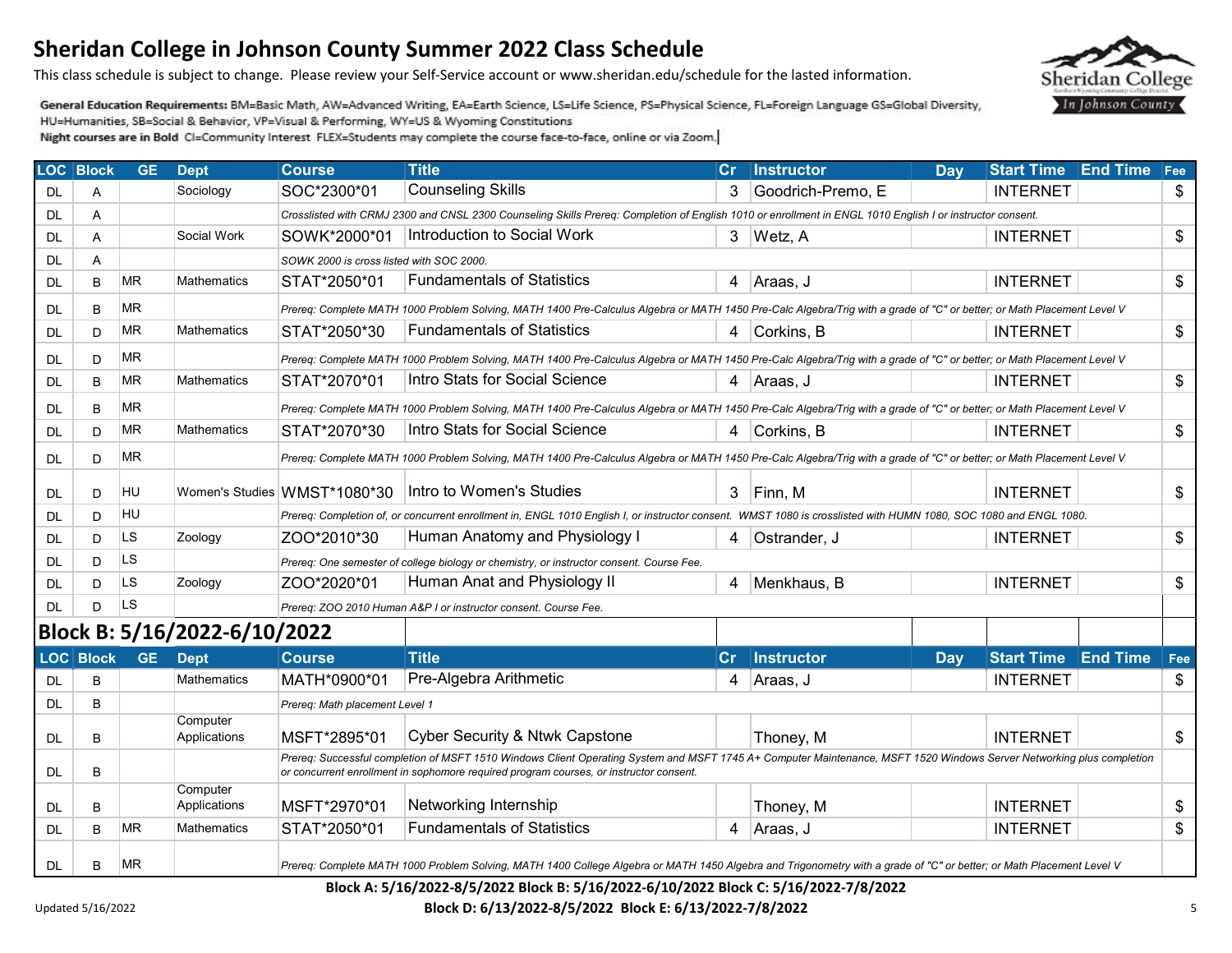This class schedule is subject to change. Please review your Self-Service account or www.sheridan.edu/schedule for the lasted information.

General Education Requirements: BM=Basic Math, AW=Advanced Writing, EA=Earth Science, LS=Life Science, PS=Physical Science, FL=Foreign Language GS=Global Diversity, HU=Humanities, SB=Social & Behavior, VP=Visual & Performing, WY=US & Wyoming Constitutions

Night courses are in Bold CI=Community Interest FLEX=Students may complete the course face-to-face, online or via Zoom.

|     | <b>LOC</b> Block | <b>GE</b> | <b>Dept</b>                 | <b>Course</b>   | <b>Title</b>                                                                                                                                                                                                                                                                                     | <b>Cr</b>      | Instructor         | Day | <b>Start Time</b>          | <b>End Time</b> | Fee |  |
|-----|------------------|-----------|-----------------------------|-----------------|--------------------------------------------------------------------------------------------------------------------------------------------------------------------------------------------------------------------------------------------------------------------------------------------------|----------------|--------------------|-----|----------------------------|-----------------|-----|--|
| DL  | B                | <b>MR</b> | <b>Mathematics</b>          | STAT*2070*01    | Intro Stats for Social Science                                                                                                                                                                                                                                                                   | 4              | Araas, J           |     | <b>INTERNET</b>            |                 | \$  |  |
| DL. | B                | <b>MR</b> |                             |                 | Prereq: Complete MATH 1000 Problem Solving, MATH 1400 College Algebra or MATH 1450 Algebra and Trigonometry with a grade of "C" or better; or Math Placement Level V                                                                                                                             |                |                    |     |                            |                 |     |  |
|     |                  |           | Block C: 5/16/2022-7/8/2022 |                 |                                                                                                                                                                                                                                                                                                  |                |                    |     |                            |                 |     |  |
|     | LOC Block        | <b>GE</b> | <b>Dept</b>                 | <b>Course</b>   | <b>Title</b>                                                                                                                                                                                                                                                                                     | $\mathsf{Cr}$  | Instructor         | Day | <b>Start Time End Time</b> |                 | Fee |  |
| DL  | C                | <b>PS</b> | Chemistry                   | CHEM*1000*01    | Intro to Chemistry                                                                                                                                                                                                                                                                               | 4              | Vorndam, P         |     | <b>INTERNET</b>            |                 | \$  |  |
| DL  | C                | <b>PS</b> |                             |                 | Prereg: Completion of or concurrent enrollment in MATH 0930 Intermediate Algebra or math placement at a higher level. Course Fee.                                                                                                                                                                |                |                    |     |                            |                 |     |  |
| DL  | C                | <b>PS</b> | Physics                     | PHYS*1310*01    | College Physics I                                                                                                                                                                                                                                                                                | 4              | Johnson-Lameres, E |     | <b>TBA</b>                 |                 | \$  |  |
| DL  | C                | <b>PS</b> |                             |                 | Prereq: MATH 2200 Calculus I with a grade of "C" or better or instructor consent. Course Fee.                                                                                                                                                                                                    |                |                    |     | <b>INTERNET</b>            |                 | \$  |  |
|     |                  |           |                             |                 |                                                                                                                                                                                                                                                                                                  |                |                    |     |                            |                 |     |  |
|     |                  |           | Block D: 6/13/2022-8/5/2022 |                 |                                                                                                                                                                                                                                                                                                  |                |                    |     |                            |                 |     |  |
|     | <b>LOC</b> Block | <b>GE</b> | <b>Dept</b>                 | <b>Course</b>   | <b>Title</b>                                                                                                                                                                                                                                                                                     |                | Cr Instructor      | Dav | <b>Start Time</b>          | <b>End Time</b> | Fee |  |
| DL  | D                |           | Accounting                  | ACCT*2010*01    | Principles of Accounting I                                                                                                                                                                                                                                                                       | 4              | Browning, J        |     | <b>INTERNET</b>            |                 | \$  |  |
| DL  | D                |           |                             |                 | Prior to Fall 2021, course was offered as ACCT 1010.                                                                                                                                                                                                                                             |                |                    |     |                            |                 |     |  |
| DL  | D                |           | Accounting                  | ACCT*2020*01    | Principles of Accounting II                                                                                                                                                                                                                                                                      | $\overline{4}$ | St Clair, K        |     | <b>INTERNET</b>            |                 | \$  |  |
| DL  | D                |           |                             |                 | Prereq: ACCT 1010 Accounting I with a "C" or better. Prior to Fall 2021, course was offered as ACCT 1020.                                                                                                                                                                                        |                |                    |     |                            |                 |     |  |
| DL  | D                |           | Addictions                  | ADDN*2010*01    | <b>Addictions Assessment</b>                                                                                                                                                                                                                                                                     | $\overline{2}$ | Sasse, G           |     | <b>INTERNET</b>            |                 | \$  |  |
| DL  | D                | <b>SB</b> | Anthropology                | ANTH*1200*01    | Intro to Cultural Anthropology                                                                                                                                                                                                                                                                   | 3              | Kristiansen, B     |     | <b>INTERNET</b>            |                 | \$  |  |
| DL  | D                |           | <b>Business</b>             | BADM*1000*01    | Intro to Business                                                                                                                                                                                                                                                                                | 3              | Gardner, L         |     | <b>INTERNET</b>            |                 | \$  |  |
| DL  | D                |           | <b>Business</b>             | BADM*1000*02    | Intro to Business                                                                                                                                                                                                                                                                                | 3              | Hutchinson, K      |     | <b>INTERNET</b>            |                 | \$  |  |
| DL  | D                |           | <b>Business</b>             | BADM*1020*01    | <b>Business Communication</b>                                                                                                                                                                                                                                                                    | 3              | Roe, J             |     | <b>INTERNET</b>            |                 | \$  |  |
| DL  | D                |           |                             |                 | Prereg: ENGL 1010 English I with a "C" or better. Prior to Fall 2021, course was offered as BADM 2015.                                                                                                                                                                                           |                |                    |     |                            |                 |     |  |
| DL  | D                |           | <b>Business</b>             | BADM*2030*01    | <b>Business Ethics</b>                                                                                                                                                                                                                                                                           | 3.             | Rothstein, D       |     | <b>INTERNET</b>            |                 | \$  |  |
| DL  | D                | LS        | Biology                     | BIOL*1010*30    | General Biology I                                                                                                                                                                                                                                                                                | 4              | Godwin, B          |     | <b>INTERNET</b>            |                 | \$  |  |
| DL  | D                | LS        |                             |                 | Prereg: Completion of or concurrent enrollment in MATH 1000 Problem Solving, MATH 0930 Intermediate Algebra or higher level math, or Math Placement Level IV. Then completion of<br>or concurrent enrollment in ENGL 1010 English I, or equivalent placement, or instructor consent. Course Fee. |                |                    |     |                            |                 |     |  |
| DL  | D                | LS        | Biology                     | BIOL*1020*01    | Life Science                                                                                                                                                                                                                                                                                     | 4              | Penrose, S         |     | <b>INTERNET</b>            |                 | \$  |  |
| DL  | D                |           | <b>Business</b>             | BOTK*2970*01    | Occupational Internship                                                                                                                                                                                                                                                                          | 3              | Rothstein, D       |     | <b>INTERNET</b>            |                 | \$  |  |
| DL  | D                |           |                             | 150 work hours. | Prereq: CMAP 1680 Office Productivity Tool, COMM 1030 Interpersonal Communications, or BADM 1020 Business Communication and Writing with a C or better. Internship requires                                                                                                                      |                |                    |     |                            |                 |     |  |
| DL  | D                | <b>PS</b> | Chemistry                   | CHEM*1000*30    | Intro to Chemistry                                                                                                                                                                                                                                                                               | 4              | Kodet, J           |     | <b>INTERNET</b>            |                 | \$  |  |

**Block A: 5/16/2022-8/5/2022 Block B: 5/16/2022-6/10/2022 Block C: 5/16/2022-7/8/2022 Block D: 6/13/2022-8/5/2022 Block E: 6/13/2022-7/8/2022** 6

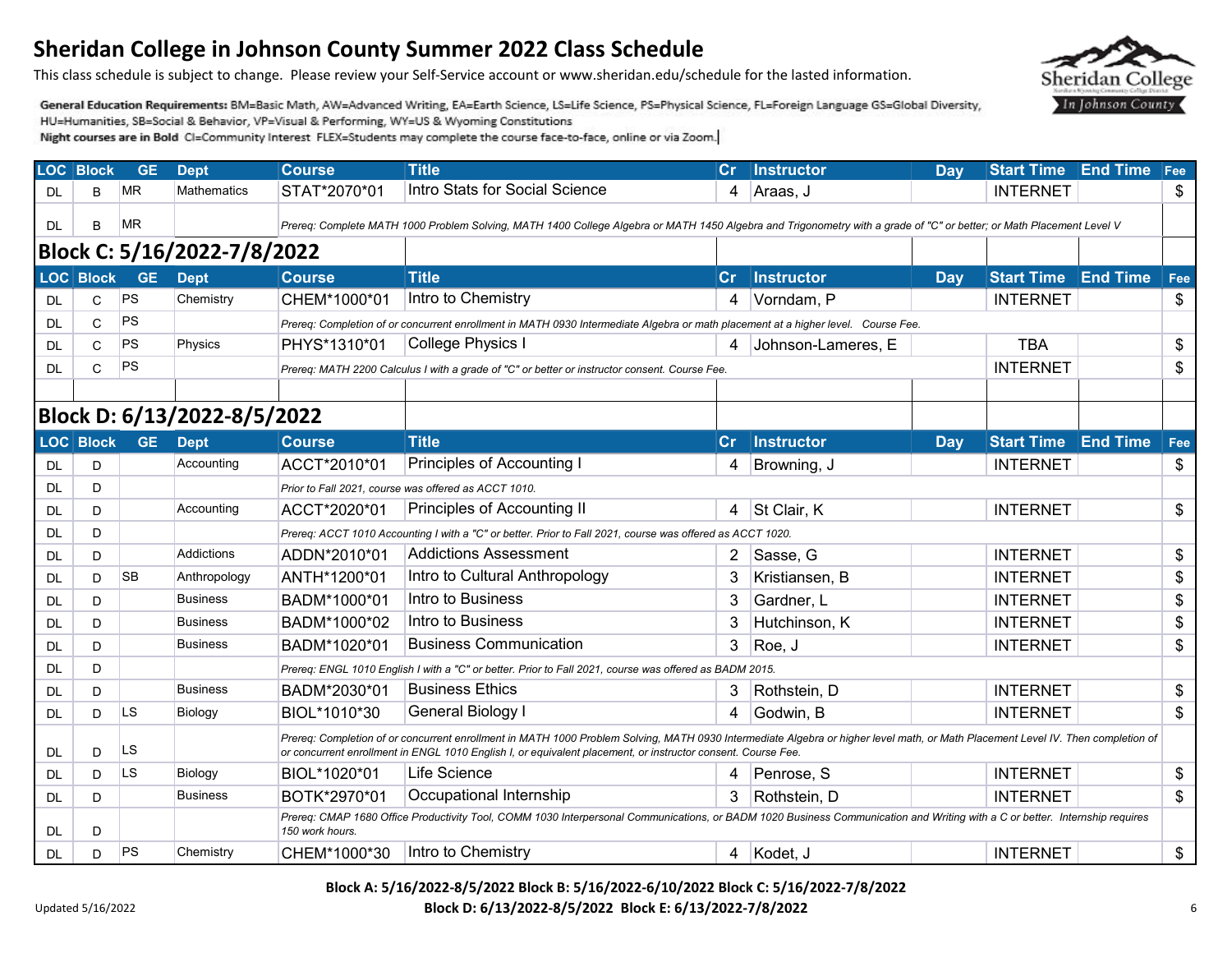This class schedule is subject to change. Please review your Self-Service account or www.sheridan.edu/schedule for the lasted information.

General Education Requirements: BM=Basic Math, AW=Advanced Writing, EA=Earth Science, LS=Life Science, PS=Physical Science, FL=Foreign Language GS=Global Diversity, HU=Humanities, SB=Social & Behavior, VP=Visual & Performing, WY=US & Wyoming Constitutions

| <b>LOC Block</b> |    | <b>GE</b> | <b>Dept</b>              | <b>Course</b>                                                          | <b>Title</b>                                                                                                                                                     | Cr             | Instructor    | Dav | <b>Start Time</b> | <b>End Time</b> Fee |    |  |  |
|------------------|----|-----------|--------------------------|------------------------------------------------------------------------|------------------------------------------------------------------------------------------------------------------------------------------------------------------|----------------|---------------|-----|-------------------|---------------------|----|--|--|
| <b>DL</b>        | D  | PS        |                          |                                                                        | Prereq: Completion of or concurrent enrollment in MATH 0930 Intermediate Algebra or math placement at a higher level. Course Fee.                                |                |               |     |                   |                     |    |  |  |
| <b>DL</b>        | D  |           | Computer<br>Applications | CMAP*1680*01                                                           | <b>Office Productivity Tools</b>                                                                                                                                 | 3              | Paquet, M     |     | <b>INTERNET</b>   |                     | \$ |  |  |
| DL.              | D  |           | Computer<br>Applications | CMAP*1720*30                                                           | <b>Advanced Word Processing</b>                                                                                                                                  |                | 1.5 Paquet, M |     | <b>INTERNET</b>   |                     | \$ |  |  |
| <b>DL</b>        | D  |           | Computer<br>Applications | CMAP*1752*30                                                           | <b>Advanced Spreadsheet</b>                                                                                                                                      |                | 1.5 Paquet, M |     | <b>INTERNET</b>   |                     | \$ |  |  |
| <b>DL</b>        | D  |           |                          |                                                                        | Complete CMAP 1680 Office Productivity with a C or better or instructor consent.                                                                                 |                |               |     |                   |                     |    |  |  |
| DL.              | D  |           | Computer<br>Applications | CMAP*1815*01                                                           | <b>Database Applications</b>                                                                                                                                     | 3              | Paquet, M     |     | <b>INTERNET</b>   |                     | \$ |  |  |
| DL.              | D  |           | Computer<br>Applications | CMAP*1826*30                                                           | <b>Advanced Presentation</b>                                                                                                                                     |                | 1.5 Paquet, M |     | <b>INTERNET</b>   |                     | \$ |  |  |
| DL.              | D. | <b>HU</b> | Communications           | COMM*2010*02                                                           | <b>Public Speaking</b>                                                                                                                                           | 3              | Schilling, S  |     | <b>INTERNET</b>   |                     | \$ |  |  |
| DL               | D  | HU        |                          |                                                                        | Prereq: ENGL 1010 English I with a grade of C or better                                                                                                          |                |               |     |                   |                     |    |  |  |
| DL               | D. | <b>SB</b> | Economics                | ECON*1010*01                                                           | Macroeconomics                                                                                                                                                   | 3              | Mantey, K     |     | <b>INTERNET</b>   |                     | \$ |  |  |
| DL               | D. | <b>SB</b> | Economics                | ECON*1020*01                                                           | Microeconomics                                                                                                                                                   | 3              | Young, A      |     | <b>INTERNET</b>   |                     | \$ |  |  |
| DL               | D. | <b>BW</b> | English                  | ENGL*1010*01                                                           | <b>English Composition I</b>                                                                                                                                     | 3              | Jensen, M     |     | <b>INTERNET</b>   |                     | \$ |  |  |
| DL.              | D  | <b>BW</b> |                          |                                                                        | Prereq: Level 3 Reading Placement or "C" or better in ENGL 0700 Integrated Reading & Writing                                                                     |                |               |     |                   |                     |    |  |  |
| DL               | D. | <b>BW</b> | English                  | ENGL*1010*02                                                           | <b>English Composition I</b>                                                                                                                                     | 3              | Jensen, M     |     | <b>INTERNET</b>   |                     | \$ |  |  |
| DL.              | D. | <b>BW</b> |                          |                                                                        | Prereq: Level 3 Reading Placement or "C" or better in ENGL 0700 Integrated Reading & Writing                                                                     |                |               |     |                   |                     |    |  |  |
| DL.              | D. | <b>BW</b> | English                  | ENGL*1010*30                                                           | <b>English Composition I</b>                                                                                                                                     | 3              | Finn, M       |     | <b>INTERNET</b>   |                     | \$ |  |  |
| DL.              | D  | <b>BW</b> |                          |                                                                        | Prereq: Level 3 Reading Placement or "C" or better in ENGL 0700 Integrated Reading & Writing                                                                     |                |               |     |                   |                     |    |  |  |
| DL.              | D. | <b>BW</b> | English                  | ENGL*1010*31                                                           | <b>English Composition I</b>                                                                                                                                     | 3              | Finn, M       |     | <b>INTERNET</b>   |                     | \$ |  |  |
| DL.              | D  | <b>BW</b> |                          |                                                                        | Prereq: Level 3 Reading Placement or "C" or better in ENGL 0700 Integrated Reading & Writing                                                                     |                |               |     |                   |                     |    |  |  |
| DL.              | D  | <b>HU</b> | English                  | ENGL*1080*30                                                           | Intro to Women's Studies                                                                                                                                         | 3              | Finn, M       |     | <b>INTERNET</b>   |                     | \$ |  |  |
| DL.              | D  | <b>HU</b> |                          |                                                                        | Prereq: Completion of, or concurrent enrollment in, ENGL 1010 English I, or instructor consent. ENGL 1080 is crosslisted with HUMN 1080, SOC 1080 and WMST 1080. |                |               |     |                   |                     |    |  |  |
| DL               | D  | AW        | English                  | ENGL*2030*01                                                           | <b>Critical Reading and Writing</b>                                                                                                                              | 3              | Jensen. M     |     | <b>INTERNET</b>   |                     | \$ |  |  |
| DL.              | D  | AW        |                          | Prereq: ENGL 1010 English I with a "C" or better OR instructor consent |                                                                                                                                                                  |                |               |     |                   |                     |    |  |  |
| <b>DL</b>        | D  |           | Engineering<br>Science   | ES*2110*30                                                             | <b>Statics</b>                                                                                                                                                   | 3 <sup>1</sup> | Hunter, E     |     | <b>INTERNET</b>   |                     | \$ |  |  |
| <b>DL</b>        | D  |           |                          | Prereq: MATH 2200 Calculus I with a C or better                        |                                                                                                                                                                  |                |               |     |                   |                     |    |  |  |

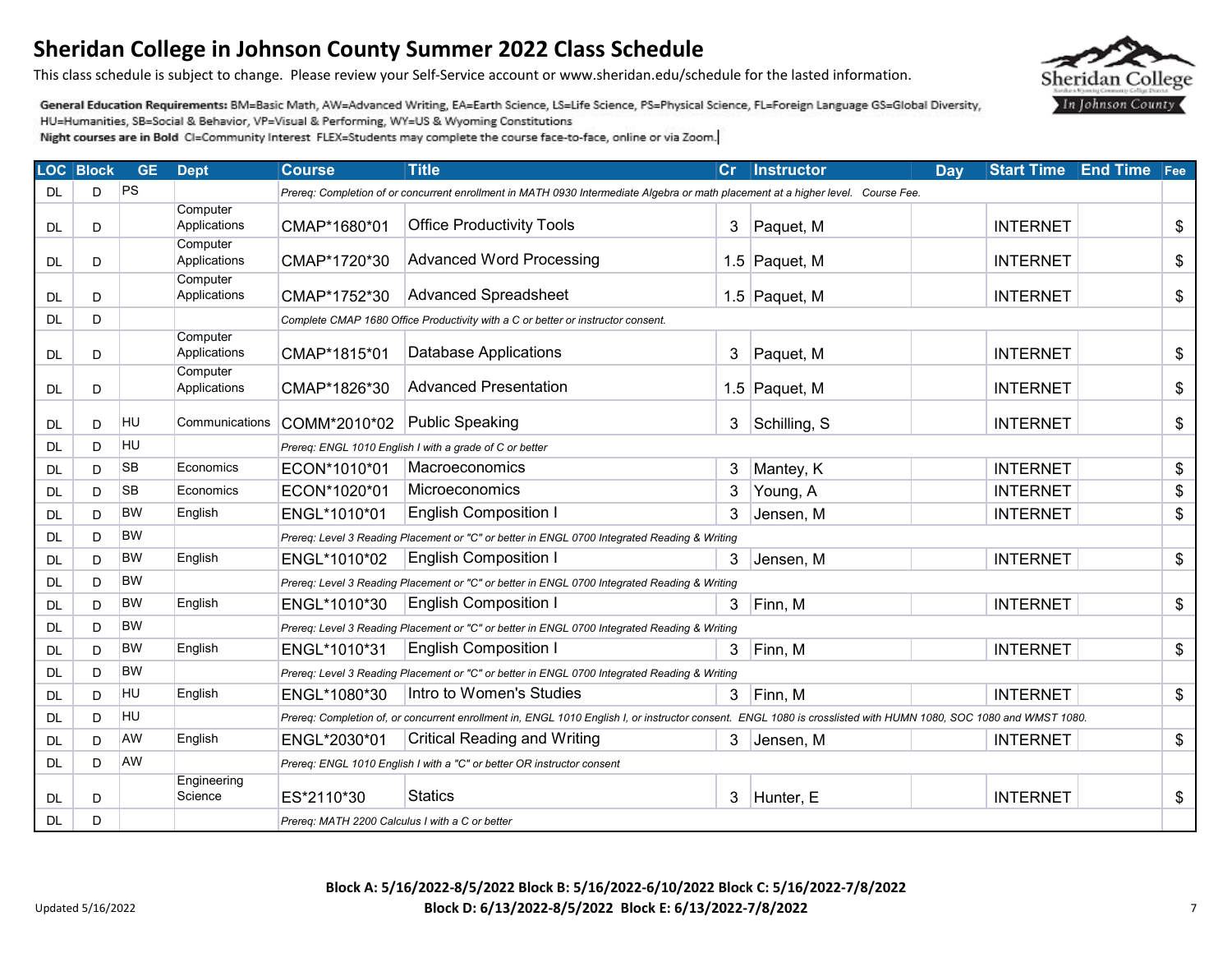This class schedule is subject to change. Please review your Self-Service account or www.sheridan.edu/schedule for the lasted information.

General Education Requirements: BM=Basic Math, AW=Advanced Writing, EA=Earth Science, LS=Life Science, PS=Physical Science, FL=Foreign Language GS=Global Diversity, HU=Humanities, SB=Social & Behavior, VP=Visual & Performing, WY=US & Wyoming Constitutions

Night courses are in Bold CI=Community Interest FLEX=Students may complete the course face-to-face, online or via Zoom.

|           | <b>LOC Block</b> | <b>GE</b> | <b>Dept</b>          | <b>Course</b>                                    | <b>Title</b>                                                                                                                                                     | Cr           | Instructor         | Day | <b>Start Time</b> | <b>End Time</b> | $ $ Fee                                   |
|-----------|------------------|-----------|----------------------|--------------------------------------------------|------------------------------------------------------------------------------------------------------------------------------------------------------------------|--------------|--------------------|-----|-------------------|-----------------|-------------------------------------------|
|           |                  |           | Family &<br>Consumer |                                                  |                                                                                                                                                                  |              |                    |     |                   |                 |                                           |
| <b>DL</b> | D                |           | Science              | FCSC*1140*01                                     | Nutrition                                                                                                                                                        | $\mathbf{2}$ | Araas, T           |     | <b>INTERNET</b>   |                 | \$                                        |
| DL        | D                |           |                      | Prior to Fall 2020, course offered as HOEC 1146. |                                                                                                                                                                  |              |                    |     |                   |                 |                                           |
|           |                  |           | Family &             |                                                  |                                                                                                                                                                  |              |                    |     |                   |                 |                                           |
| DL        | D                |           | Consumer<br>Science  | FCSC*1141*01                                     | <b>Principles of Nutrition</b>                                                                                                                                   | 3            | Wattam, B          |     | <b>INTERNET</b>   |                 | \$                                        |
|           |                  |           | Family &             |                                                  |                                                                                                                                                                  |              |                    |     |                   |                 |                                           |
|           |                  |           | Consumer             |                                                  |                                                                                                                                                                  |              |                    |     |                   |                 |                                           |
| DL        | D                |           | Science              | FCSC*1141*30                                     | Principles of Nutrition                                                                                                                                          | 3            | Ostrander, J       |     | <b>INTERNET</b>   |                 | \$                                        |
| <b>DL</b> | D                |           | <b>Business</b>      | FIN*1000*01                                      | <b>Personal Finance</b>                                                                                                                                          | 3            | Dunneback, D       |     | <b>INTERNET</b>   |                 | \$                                        |
| <b>DL</b> | D                | PS        | Geology              | GEOL*1100*30                                     | <b>Physical Geology</b>                                                                                                                                          | 4            | Livingston, R      |     | <b>INTERNET</b>   |                 | $\, \, \raisebox{12pt}{$\scriptstyle \$}$ |
| <b>DL</b> | D                | HU        | Humanities           | HUMN*1080*30                                     | Intro to Women's Studies                                                                                                                                         | 3            | Finn, M            |     | <b>INTERNET</b>   |                 | \$                                        |
| <b>DL</b> | D                | HU        |                      |                                                  | Prereq: Completion of, or concurrent enrollment in, ENGL 1010 English I, or instructor consent. HUMN 1080 is crosslisted with ENGL 1080, SOC 1080 and WMST 1080. |              |                    |     |                   |                 |                                           |
| <b>DL</b> | D                |           | <b>Business</b>      | IMGT*2400*01                                     | Intro to Information Managemnt                                                                                                                                   | 3            | Banville, D        |     | <b>INTERNET</b>   |                 | \$                                        |
| <b>DL</b> | D                |           | <b>Mathematics</b>   | MATH*0930*01                                     | Intermediate Algebra                                                                                                                                             | 4            | Nichols, J         |     | <b>INTERNET</b>   |                 | \$                                        |
| DL        | D                |           |                      |                                                  | Prereq: MATH 0900 Pre-Algebra with C or better, math placement Level 3                                                                                           |              |                    |     |                   |                 |                                           |
| <b>DL</b> | D                |           | Mathematics          | MATH*0930*02                                     | Intermediate Algebra                                                                                                                                             | 4            | Cochran, D         |     | <b>INTERNET</b>   |                 |                                           |
| <b>DL</b> | D                |           |                      |                                                  | Prereq: MATH 0900 Pre-Algebra with C or better, math placement Level 3                                                                                           |              |                    |     |                   |                 |                                           |
| DL        | D                | <b>BM</b> | <b>Mathematics</b>   | MATH*1000*30                                     | <b>Problem Solving</b>                                                                                                                                           | 3            | Corkins, B         |     | <b>INTERNET</b>   |                 | \$                                        |
| <b>DL</b> | D                | <b>BM</b> |                      |                                                  | Prereq: MATH 0900 Pre-Algebra with C or better, math placement Level 3                                                                                           |              |                    |     |                   |                 |                                           |
| <b>DL</b> | D                | <b>BM</b> | <b>Mathematics</b>   | MATH*1400*01                                     | College Algebra                                                                                                                                                  | 4            | Walter, J          |     | <b>INTERNET</b>   |                 | \$                                        |
| <b>DL</b> | D                | <b>BM</b> |                      |                                                  | Prereq: MATH 0930 Intermediate Algebra with a "C" or better, or Math Placement Level IV                                                                          |              |                    |     |                   |                 |                                           |
| <b>DL</b> | D                | <b>BM</b> | <b>Mathematics</b>   | MATH*1400*32                                     | College Algebra                                                                                                                                                  | 4            | Rourke, M          |     | <b>INTERNET</b>   |                 | \$                                        |
| <b>DL</b> | D                | <b>BM</b> |                      |                                                  | Prereq: MATH 0930 Intermediate Algebra with a "C" or better, or Math Placement Level IV                                                                          |              |                    |     |                   |                 |                                           |
| <b>DL</b> | D                | <b>BM</b> | <b>Mathematics</b>   | MATH*1405*01                                     | Trigonometry                                                                                                                                                     | 3            | Johnson-Lameres, E |     | <b>INTERNET</b>   |                 | \$                                        |
| <b>DL</b> | D                | <b>BM</b> |                      |                                                  | Prereq: Complete MATH 1400 Pre-calculus Algebra with a "C" or better; or Math Placement Level V                                                                  |              |                    |     |                   |                 |                                           |
| DL        | D                | <b>MR</b> | <b>Mathematics</b>   | MATH*2200*01                                     | Calculus I                                                                                                                                                       | 4            | Johnson-Lameres, E |     | <b>INTERNET</b>   |                 | \$                                        |
| <b>DL</b> | D                | <b>MR</b> |                      |                                                  | Prereq: MATH 1405 Pre-calc Trig or MATH 1450 Pre-Calc Algebra & Trig with a "C" or better, or Math Placement Level VI                                            |              |                    |     |                   |                 |                                           |
| <b>DL</b> | D                | <b>MR</b> | <b>Mathematics</b>   | MATH*2350*01                                     | <b>Business Calculus I</b>                                                                                                                                       |              | McKenzie, C        |     | <b>INTERNET</b>   |                 | \$                                        |
| <b>DL</b> | D                | <b>MR</b> |                      |                                                  | Prereq: Complete MATH 1400 Pre-Calc Algebra with a "C" or better; or Math Placement Level V                                                                      |              |                    |     |                   |                 |                                           |
| DL        | D                |           | Mathematics          | MATH*2355*01                                     | Mathematical Apps for Bus                                                                                                                                        | 4            | McKenzie, C        |     | <b>INTERNET</b>   |                 | \$                                        |
| DL        | D                |           |                      |                                                  | Prereq: MATH 1400 College Algebra with a C or better, or Math Placement Level V                                                                                  |              |                    |     |                   |                 |                                           |